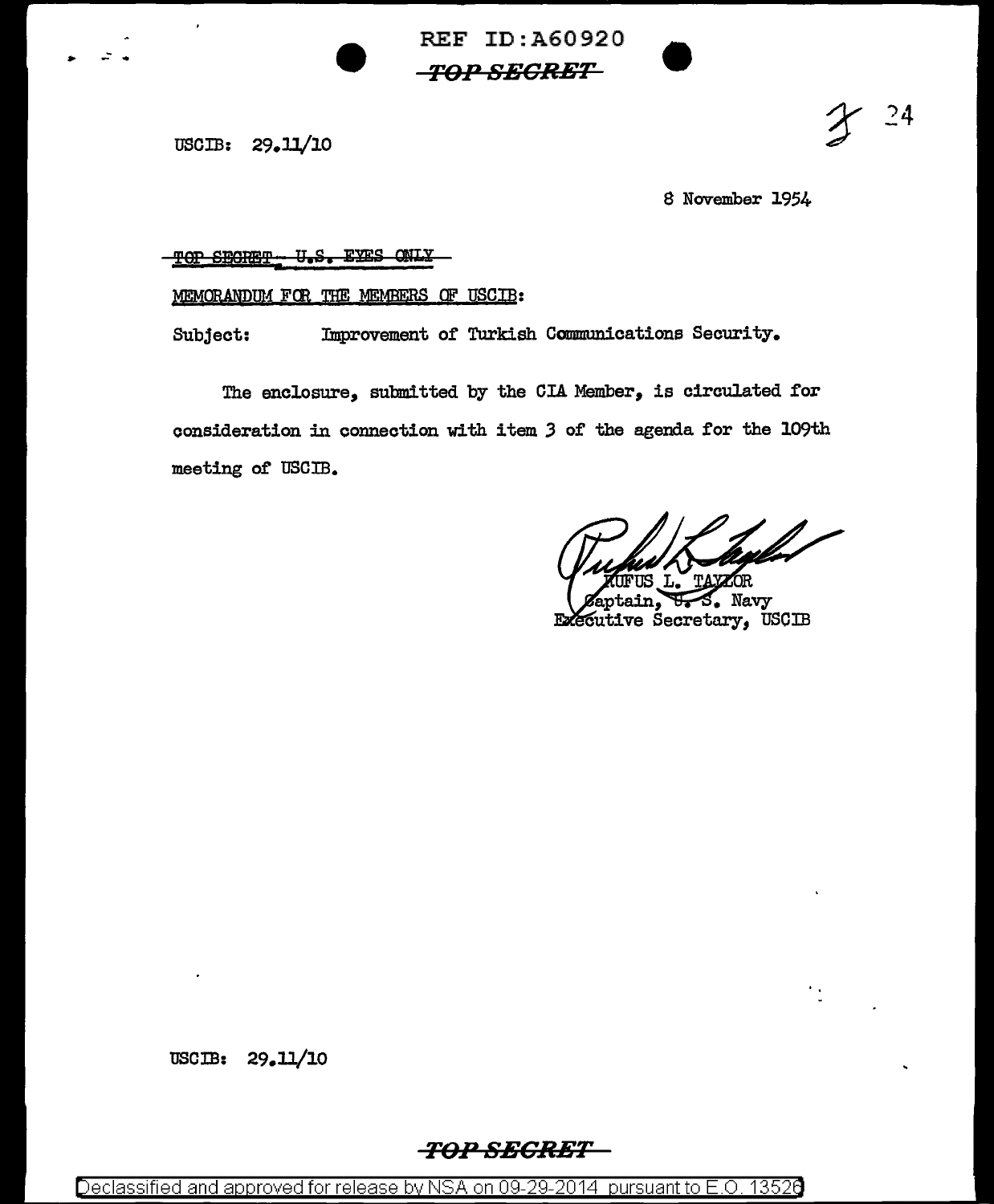

TOP SECRET u.s. Officials Only

8 November 1954

## MEMORABOOM FOR THE MEMBERS OF USCIB

SUBJECT: Improvement of Turkish Communications Security

REFERENCES:

OGA

- (b) UBCIB: 2/21 of 18 July 1952 (a) USCIB:  $2/20$  of 16 July 1952
	- (c) USCIB: 23/65 ot 30 June 1953
	- (d) USCIB: 29.1/26 of 28 June 1954

3. USCIB has in at least two previous actions gone on record in favor of improving Turkish communications security:

a. In References (a) and (b), USCIB approved the release to the Turkish Foreign Office of the CCM machine.

b. In References (c) and (d) and related papers, USCIB approved and set in motion the program to increase the security ot national communications of NATO countries, which will eventually include action vis-a-vis Turkey.

T0,,.*<sup>0</sup>* SBCRET